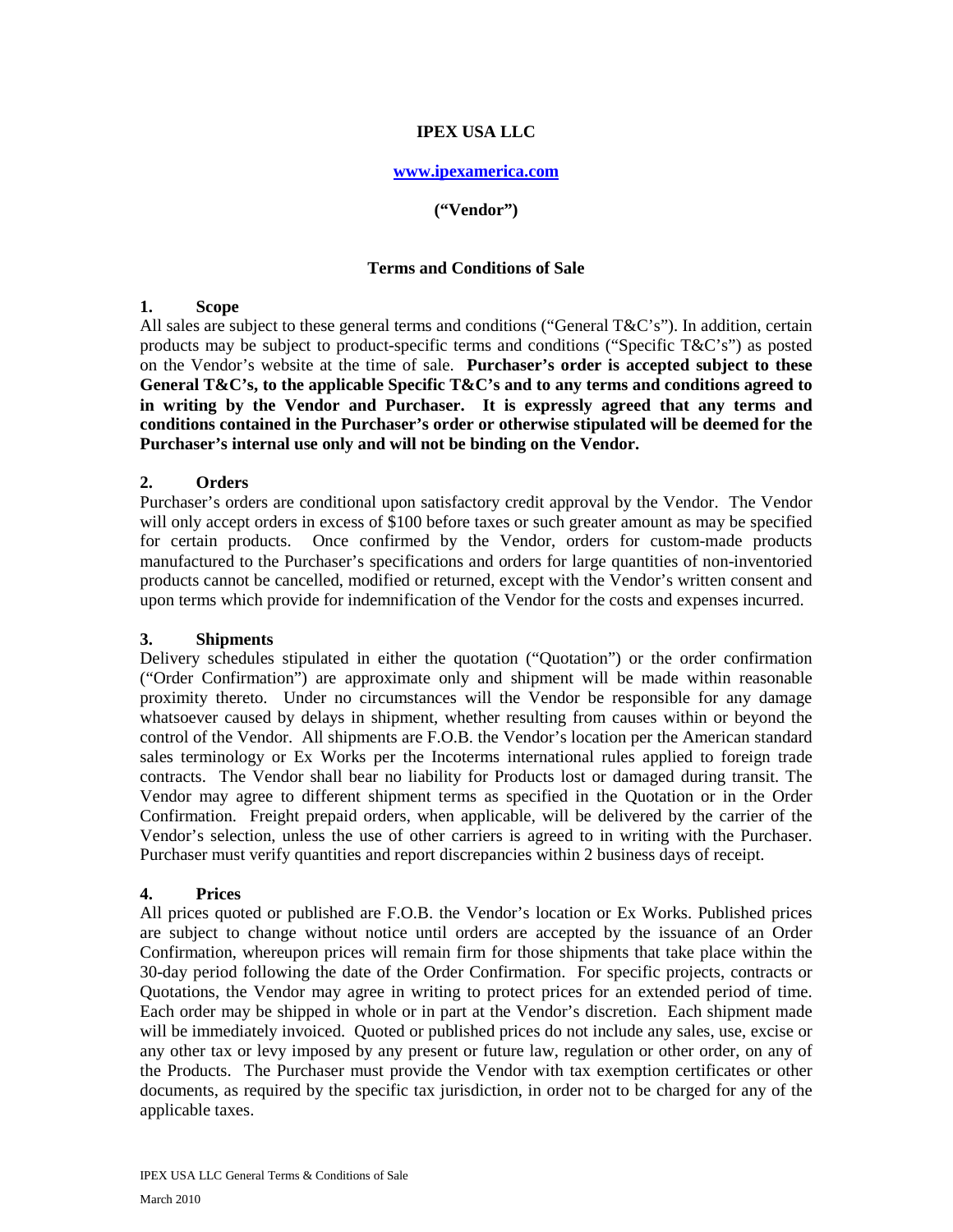# **5. Terms of Payment**

Unless other terms of payment are agreed to in writing by the Vendor, payment is due upon delivery of the Products. If applicable, cash discounts, expressed as a percentage, are calculated on the net invoiced prices before any taxes, freight or other charges and can only be deducted from payment if the Vendor receives payment from Purchaser on or prior to the due date. Net 30 days means that payment is due within 30 days of the date of invoice and no cash discount is applicable. Overdue accounts shall bear interest at a rate of 18% per annum. The granting of credit by the Vendor is at all times based on its evaluation of the Purchaser's financial condition. If such financial condition does not justify continuance of shipment on credit, the Vendor may require full or partial payment in advance.

# **6. Title to the Goods Sold**

The Purchaser acknowledges and agrees that so long as the Products are in Vendor's possession, title to the Products shall remain with the Vendor until full payment therefore is received by the Vendor. The Purchaser agrees to defend, indemnify and save the Vendor harmless from any and all costs, expenses and damages arising out of any claims asserted against the Vendor pursuant to the exercise of its ownership rights or any recourse in payment of purchase price.

### **7. Return of Products**

The Vendor may accept the return of Products, subject to the following: a) prior to returning any Products, the Purchaser must obtain a Return Material Authorization (RMA) number from the Vendor, b) Products must be returned freight prepaid, unless otherwise authorized by the Vendor and c) Products must be received in good saleable condition and, if required, in full carton quantities and in their original packaging. A minimum return charge of 25% of the purchase price will be applied against any credit issued pursuant to the return of Products, except in the case of a Vendor shipping error. The Vendor may apply additional charges against the credit to cover remarketing costs or may refuse to issue any credit, but will advise the Purchaser accordingly. Certain Products, such as pressure pipe, custom-made configurations, obsolete products, excessive quantities or other specialty products cannot be returned. The Vendor may direct that Products be destroyed for credit rather than returned.

### **8. Changes to Products**

The Vendor reserves the right to make changes or improvements to its Products without assuming any further obligation.

### **9. Patent Rights**

If any claim is made against the Purchaser based on the allegation that any of the Products sold by the Vendor constitute an infringement of any U.S. or Canadian patent, the Purchaser shall notify the Vendor immediately. The Vendor shall have the right, at its own option and expenses, to take any actions to protect and defend its rights.

### **10. Force Majeure**

The Vendor shall in no event be responsible or liable for any non-performance or delay in performance hereunder or any loss or damage of any kind or nature whatsoever, direct or indirect, suffered by the Purchaser, subsequent purchasers, ultimate users of the goods or any other person, as a result of any causes beyond the reasonable control of the Vendor including, without limitation, price alterations, delay in shipments, strikes, lock-outs, fires, floods, civil commotion, riots, wars, acts of God, embargos, labor shortages, walk-outs, work slowdowns, accidents, breakdowns, delays in manufacture, transportation or delivery of goods or materials, shortages of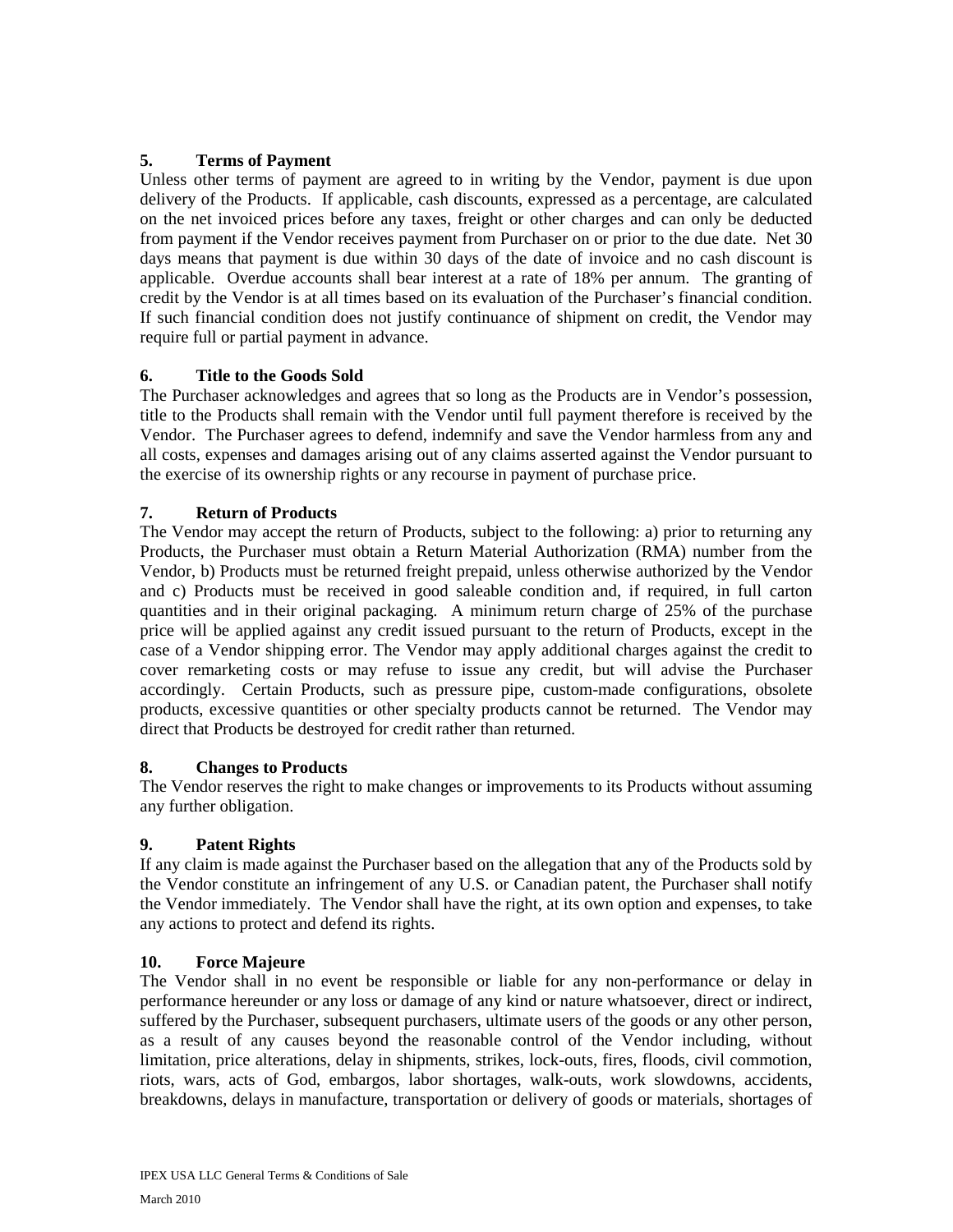materials or supplies, government acts or regulations or licensing action.

### **11. Governing Law**

This agreement and all rights and obligations hereunder shall be governed by the laws of the state of North Carolina and all actions commenced pursuant hereto shall be brought in a court of competent jurisdiction residing in the state of North Carolina.

# **12. Non-waiver**

No delay, failure, change or waiver by the Vendor to exercise any one or more of these terms and conditions of sale shall be construed or shall operate to be a waiver thereof or a continuing waiver of such terms and conditions.

# **13. Warranty and Limitation of Liability**

- 13.1. All of the Vendor's Products are guaranteed against defects resulting from faulty workmanship or materials, subject to the limitations, exceptions, disclaimers and conditions stipulated hereunder or specified with respect to particular products and posted, updated or amended on the Vendor's website or stipulated in the product literature,
- **13.2.** The Vendor will replace, free of charge, including shipping charges for the replacement Products, any Products which are found to be defective in workmanship or material, provided that the following conditions are met:
	- **13.2.1.** the Vendor is promptly notified in writing of such defect immediately upon discovery of same and the defective Product is promptly returned to the Vendor. Claimant must provide documentary evidence of failure, as well as the failed components or representative samples of Product(s) that are alleged to have failed and agree to inspection by the Vendor of the system in which the alleged defective Product(s) was/(were) installed.
	- **13.2.2.** the Products have not been altered or modified after leaving the Vendor's premises, have not been used in more than one installation, show no evidence of disassembly or tampering, are not and have not been subjected to abnormal operating conditions, accident, abuse, misuse, unauthorized alteration or repair and the defect is not due, without limitation, to faulty installation, misalignment of Products, vibration, ordinary wear and tear, corrosion, erosion, U.V. degradation, incompatible lubricants, pastes and thread sealants, unusual pressure surges or pulsation, water hammer, temperature shocking or fouling, acts of nature such as earthquakes, fire, flood or lightning or any other event of force majeure.
	- **13.2.3.** if the Product is perishable, the Product has been used or installed prior to the expiry date printed on the Product;
	- **13.2.4.** the Products have been used in applications or under conditions that are in accordance with the technical information or literature available from the Vendor.
- **13.3.** Limited warranty periods may apply to certain products. Where applicable, these are posted on the Vendor's website.
- **13.4.** The Vendor disclaims any liability or responsibility: